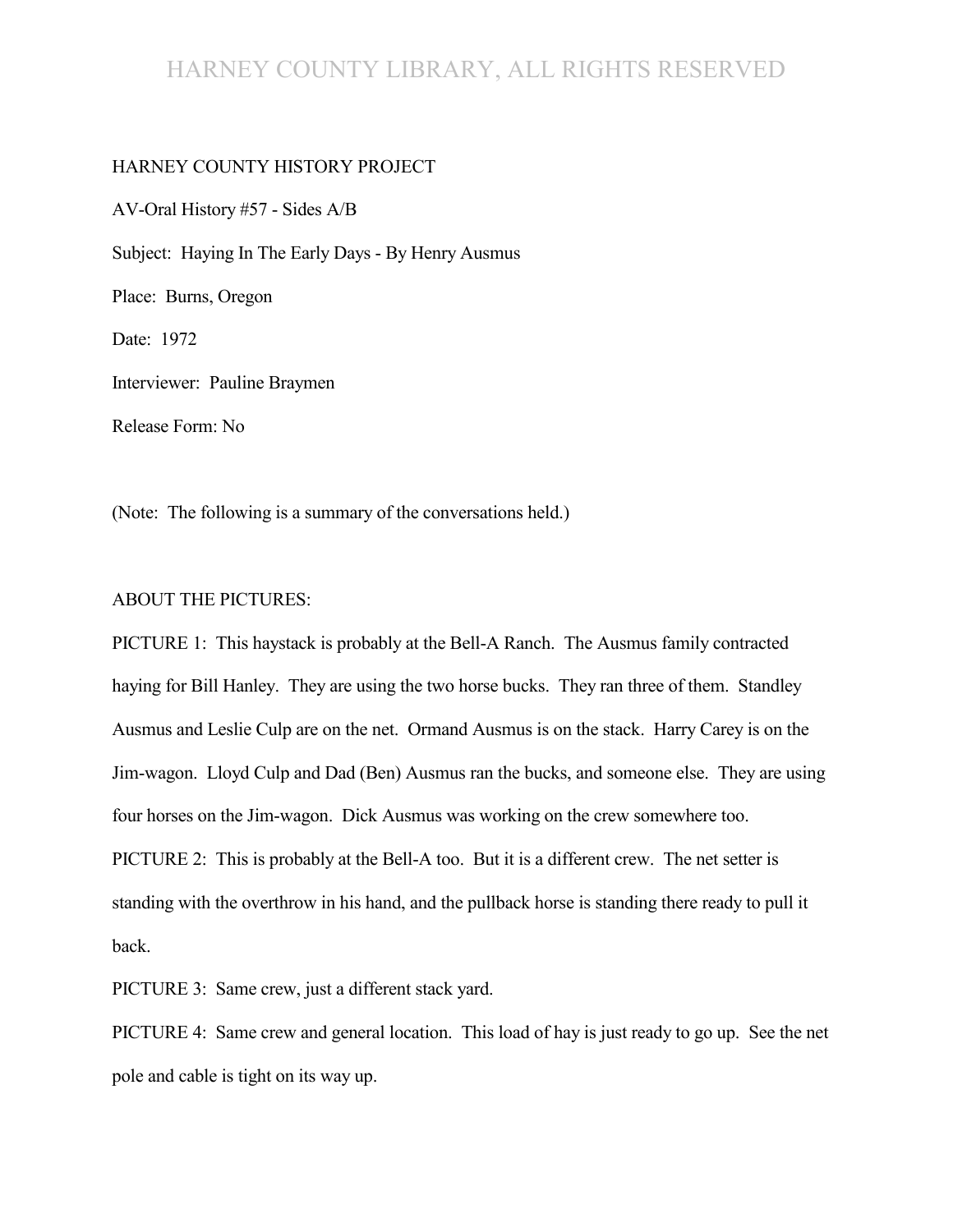PICTURE 5: This picture is taken at the Alvord. This was the big crew. The Alvord always contracted their hay. I don't know whose crew. Evidently one of the pictures Ormand Ausmus took. Contractors for the Alvord, Island Ranch, all those big ranches always used the four-horse rudder buck. This is what is shown in this picture. The rudder buck, instead of having two wheels on behind, just had one big wheel. Just like the rudder on the boat. There was a platform, and the man stood on the platform with a tiller between his legs, and he steered with that tiller. It was taken after the old time headers they used in the wheat fields in the Midwest. The horses are between the platform and the buckteeth. They actually push the hay.

All the hay in the field was bunched with two horse bucks, and when the rudder buck went out to get a bunch, instead of just getting one, he'd get three to five bunches of hay. So with two or three rudder bucks and two men on the net, and this shows four men on the stack, this means they were really putting up hay.

The fellow on the rake was the scatter rake boy. All the crews had to scatter rake. These bucks would go out and they'd scatter hay all over the place, and the scatter rake boy would follow the bucks around and rake up the scattered hay, and windrow is so the bucks could pick it up. Every crew had a scatter rake boy, usually a kid about 10 or 12 years old. He's only got one horse on his rake. Well, it's just as hard work as anything else.

You can see that this team is just waiting to put a load on, and the other load is just backing out from putting a load onto the net. You can see how quick they were putting up the hay. The first driver will back out, and just as soon as that load goes up and the net hits that trench, the next load will go on. And it's up to the net setter to get that net set up quickly --- and he does.

They averaged putting up a load every three minutes. In a day's time, they'd put up a 100 ton to 150 ton of hay. And if they didn't, they'd fire somebody.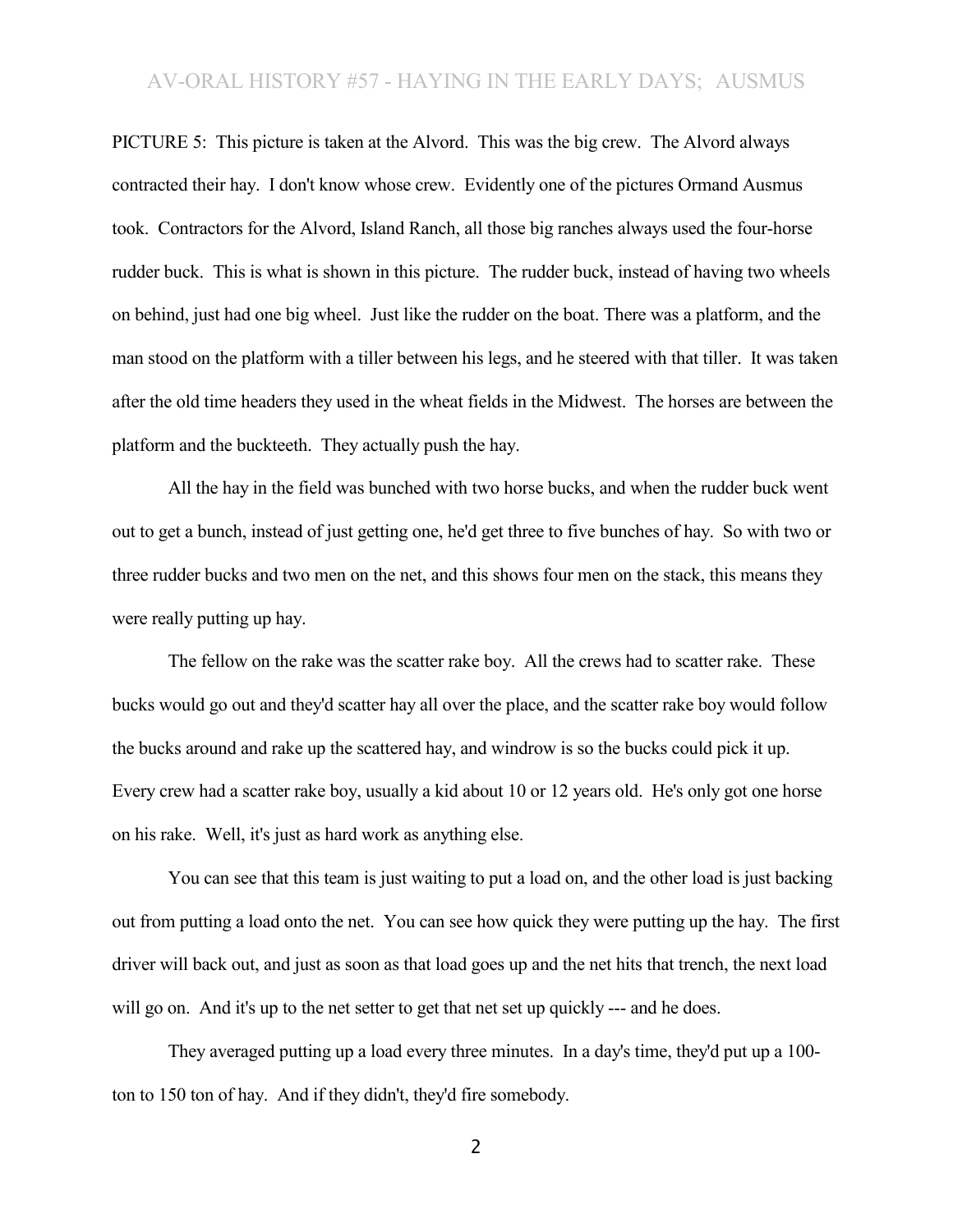PICTURE 6: They're using the two-horse buck here. If they had enough of them they could put up just as much hay. And evidently they've got visitors. A couple of ladies out watching them stack. You can see the ladies are not riding side saddle, but are wearing the old riding skirt that they used to wear in about 1915, some-where in there. They were just about like your granny dresses now, but they were split so they could ride astraddle. Note the crazy wheels on the buck.

PICTURE 7: This is a two-horse buck. You see he has a load of hay in front of him there. He's sitting on a seat like a mower seat, and those are crazy wheels there on the back, so they turn any way. When one horse walks around the other they'll turn. You hold one horse back and you turn. When we were kids we used to make a net out of heavy string and a pull back cable, Jim-wagon and all, and we put up stacks of hay. Then we'd scatter the grass out again, and put it up again. PICTURE 8: This shows a four-horse rudder buck putting a load on the net. They're just finishing this stack. Now if you don't understand what the net is, the procedure here is: The net that they put the hay on has a pole about 16 to 18 feet long, according to the size of the bucks. A four-horse buck used a five or six chain net, mostly five. They have five long chains that laid out on the ground, and this pole lays in a trench in the ground so that the buckteeth wouldn't pick up the chains when they came on with a load of hay. There's a crotch chain on the pole. The chains are throwed into the trench so the buckteeth won't catch on them.

All right, when the bucks back out, the net setter pulls the crotch chains out of the trench, and there's an overthrow rope and he throws it over the load, and the ring is hooked onto a cable that goes over the stack. The chains on the net are hooked onto the crotch chain, and onto the overthrow rope, and the net setter hollers, "Go 'head," just as loud as he can holler, because the stackers wouldn't always be paying attention. So he'd holler loud enough so the man out there on the Jim-wagon could hear him. A good set of lungs were necessary. That was part of the job to be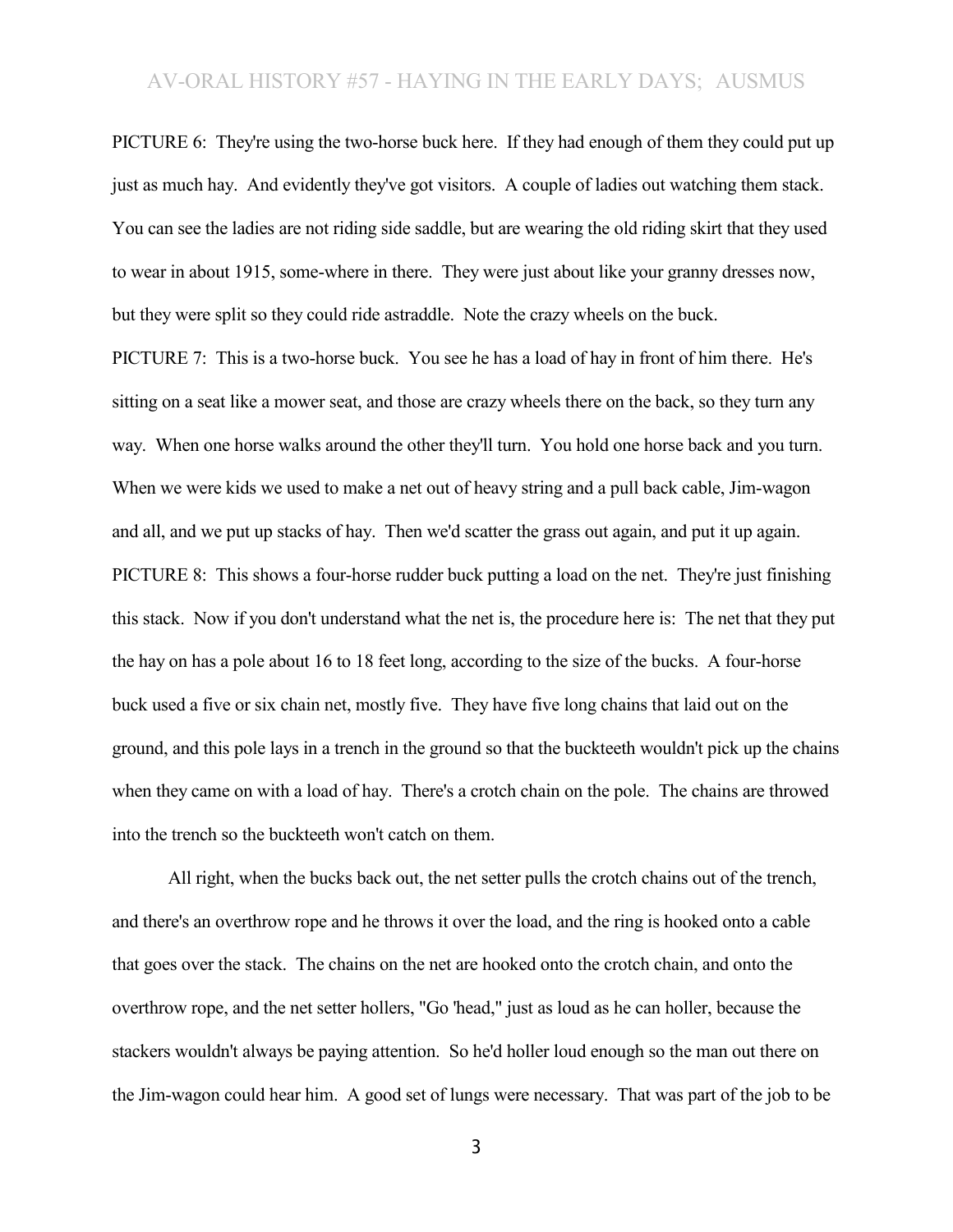able to holler loud enough so the Jim-wagon man could hear you on the other side of the stack. But the stackers gave him the signal too.

The net setter worked at the end of the slide, and about thirty feet out. The Jim-wagon man has what they called a toggle on the back of his wagon. It's constructed so that it has a finger that latches down and holds the ring on the end of the cable, so they can trip it at anytime. It has a little lever on it, and he holds onto the rope, and when the stacker hollers or holds his fork up so he can see it, he trips it. If he doesn't trip at the right place, they get right on him. He trips it when they holler. And when the jim-wagon trips, he turns around and comes back to where the end of the cable will be when the net is in place to put another load on the stack. And that's all he does. He goes forward when they holler to pull the load of hay in the net, onto the stack, and trips the cable when it is in place.

Now the stacks are usually about 36 feet wide, and as long as they judge they need to be to hold the amount of hay in that particular stack yard. Usually they put about 100 ton in a stack. They judged the length of the stack; the number of tons to go into it, by the number of bunches in the field. They figured about five bunches to the ton. They counted the bunches in the field and prepared their stack bottom accordingly.

They put in the bottom first, one buck load high, and then they start putting it over the slide, pulling it to the back of the stack. And they run a tier on. The stacker can throw the cable to one side of the stack or the other, so that the hay is pulled where they want it. The stacker runs a tier by putting one load in one corner, and the next one in the other, then they run another one right up against that. Then to keep their stack solid in the center, they run a tier right down the center. And as they go up, they get well above the slide.

Then they start topping out. They bring the hay in a little closer and it forms a top. The last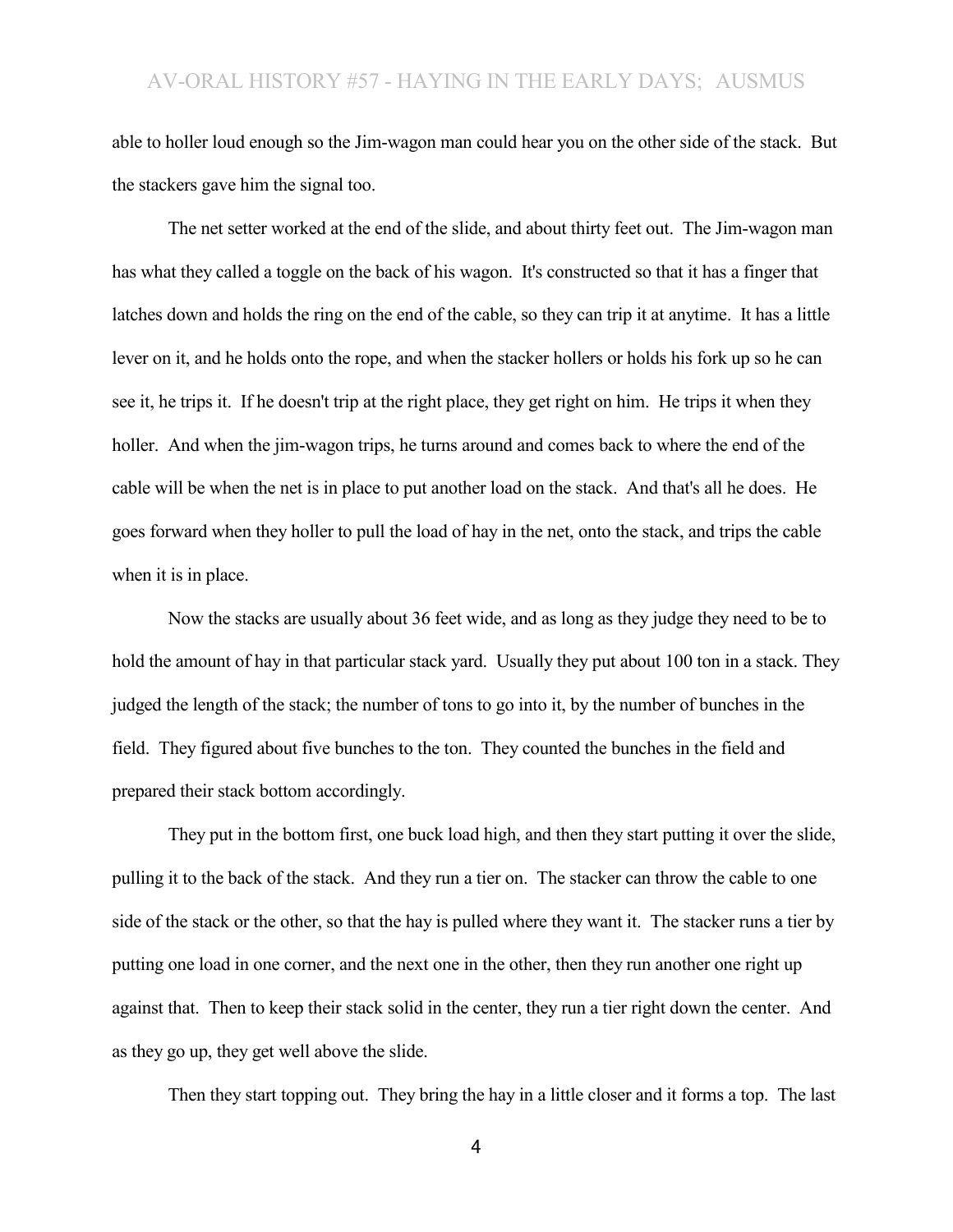tier on the stack runs single right up to the top, and they have to pull that load right out to the end. The net chains will be hanging right out over the end of the stack. And the stack will be pretty high, maybe 20 or 30 feet.

Whenever they get on the back of the stack, they signal the Jim-wagon driver that they are going to put a load on the back of the stack. He'll stop before they get right to the back of the stack, so the stackers can crawl over the hay and get out of the way. Sometimes if they have lots of confidence in the Jim-wagon driver, they'll stand just at the corner and let him pull a load in between. That's the way they get it right on the back end of the stack. They've got to be pretty careful when the next load comes in against it, because if they pull it in too tight, it will pull that bunch right off the back end, it will fall right off. But it was usually pretty solid, and they very seldom lost a load off the back of the stack. But there have been people hurt pretty bad because they were pulled off the stack when they were topping out.

The Jim-wagon driver has a big old heavy freight wagon. Some-times they used a big heavy cart, but usually a big heavy freight wagon. It had to be something that wouldn't tip over. I've seen sometimes when there was a heavy load of old wet soggy hay to go on the stack, it would be so heavy it would raise the hind wheels of the Jim-wagon right off the ground, and they would just swing in the air. That could be dangerous. They could tip a wagon over if they didn't pull straight. They had to pull straight at all times, so they needed something pretty heavy.

The Jim-wagon driver, in the big haying crews, usually used about six horses. They hitched four horses on the wheels, two on each side of the tongue, four horses abreast. Then on a lead chain, they'd hitch two out on the chain to lead. They would pull on the chain that went back to the hounds of the wagon. They used six horses that way, instead of stringing them out, because it was more convenient to make the turns.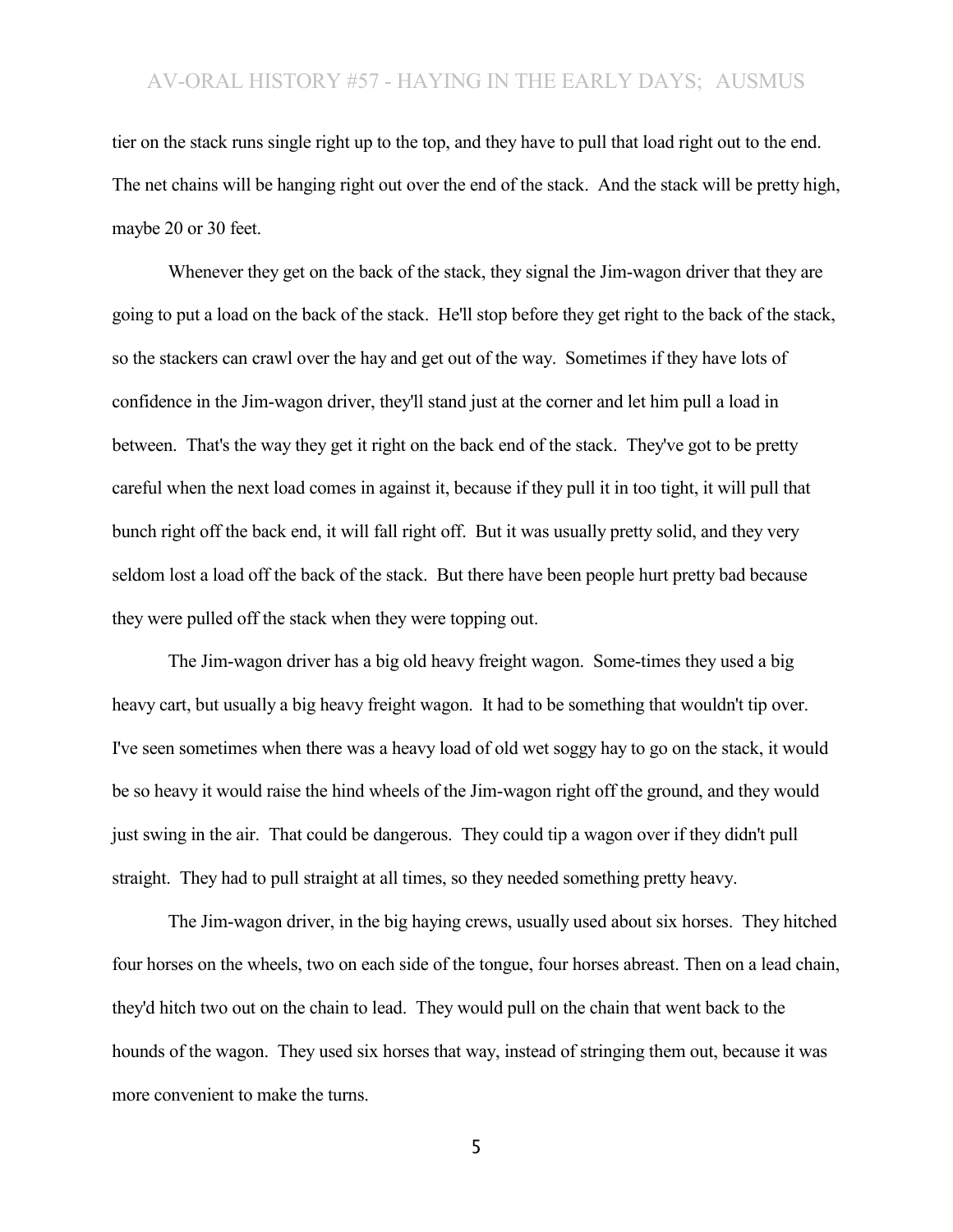PICTURE 9: This could be at the Bell-A. The picture shows two men on the net. A crew of any size needed two men on the net. The man on the horse is the pull off boy. As soon as the Jimwagon man trips his toggle, the cable will come loose on this load. You can tell when they trip it, because the chains all come loose. The net setter has a rope fastened to the crotch chains that is the same length of the cable. The pull off or pull back boy pulls that net back to the trench with his saddle horse to get ready for another load.

The net setter then unhooks the overthrow cable, lays the crotch chains in the trench, and the net is ready for another load of hay.

The Jim-wagon man walks to the back of the wagon, and he has a stick with a hook on it for convenience, and he picks up the chain and hooks it. If he is right agile he'll jump off the wagon and grab the chain and hook it. But he drives around with his team and stops at the same place where the chain with the net on it is, and he reaches down with his little hook and hooks it.

The slide, they didn't have one for each stack yard. When they finished the stack, the Jimwagon hooked onto the slide and pulled it to the next stack yard.

I was setting net when I was about 15. I was setting net and pulling back alone. It was just a small crew. I had quite an experience. Dad was on the Jim-wagon, and he couldn't hear too well. He wasn't expecting anybody to holler before he got to the place where the load would get up over the end of the slide. Well, somehow or other, just as soon as we got that overthrow over, we'd holler go ahead, and in the meantime we'd have them all hooked up before he'd get the slack out of the cable. Well I caught my fingers in the rings of the net. And we were just starting out, and the hay wasn't up to the top of the stack yet. The cable was pulling right down over the top of the slide, hard! It carried me clear to the top of the slide, within about 12 inches of cutting my fingers off. Probably would have cut my whole hand off when the net and hook went over the end of the slide.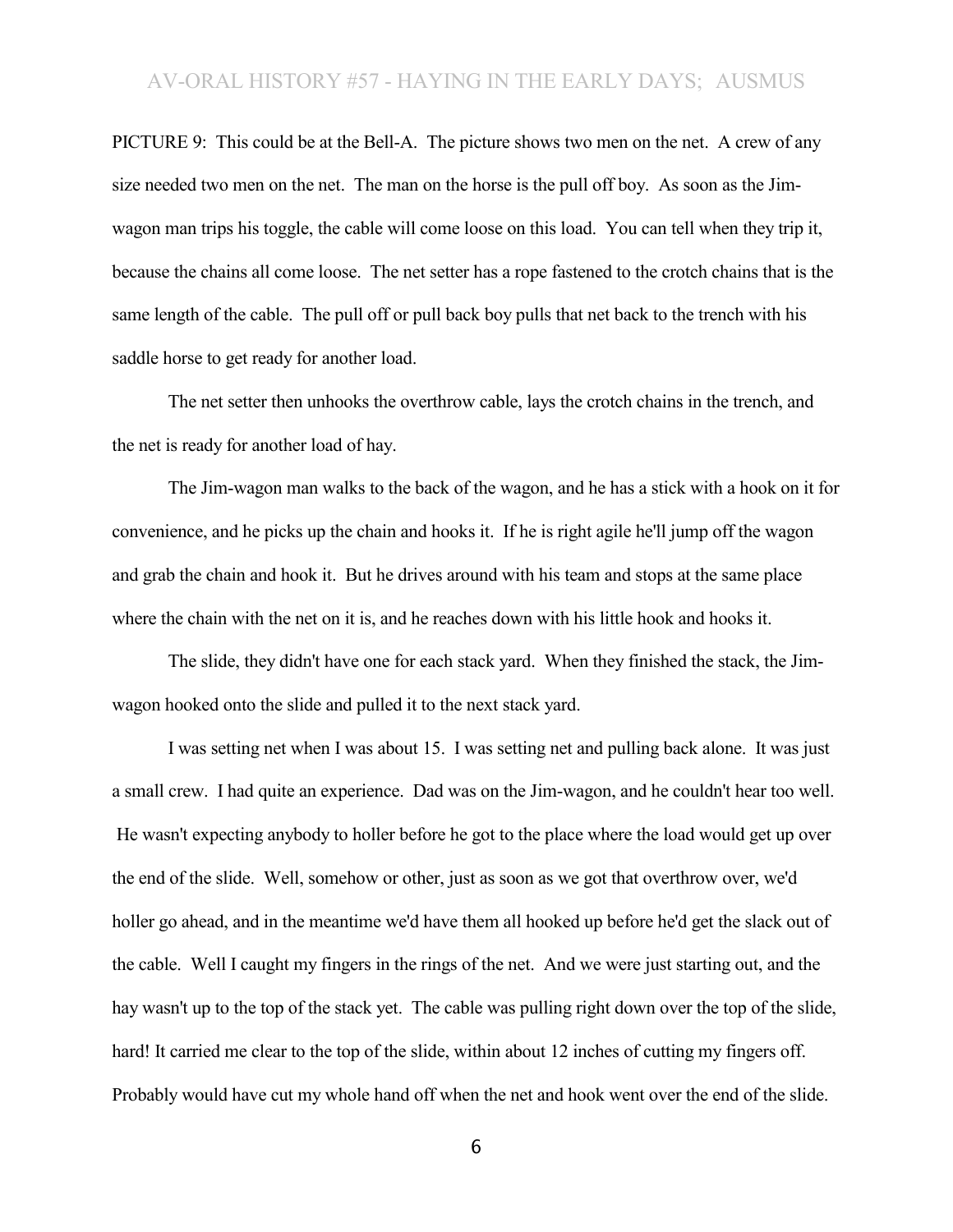The men on the stack finally got Dad stopped. Everyone was yelling, and I was sweating! There was some danger.

Some people down around Lawen are still using the slide, and some outfits down around Klamath Falls are still using it. But it's very rare anymore.

In later years they put tractors on the bucks and the Jim-wagon and eliminated the horse, all except the pull back horse. They still used the pull back horse to pull the cable back down. The horse was the best, you couldn't beat him because he was fast, and it was just more convenient.

They didn't always use a slide. Sometimes they'd just pull the hay right up the stack from the bucks.

A good stacking crew where they run three bucks, they'll put a load up every three minutes. When they use the four horse rudder bucks, they'll put them up just as fast, only they'll put up about three times as much hay per load than they do with the smaller bucks.

With three bucks you have three men, two on the net, and two on the stack, and the Jimwagon man, and that's a crew, and a pull off horse. But usually the man on the pull off horse does this and helps set net too, so there is just the two.

One fellow works on the ground, and one man stays on the other end and picks up the chain and hooks it on the cable. Usually this man that works the ground will unhook the cable, throw the crotch chains in the trench, and get ready for the load to come on. Then he'll walk around, and the man that pulls off will be off his horse, and he'll pick up the crotch chains and throw them over the load, and the other man will hook them on and holler go ahead. That's the procedure.

But one man could do the job. It worked him harder and that's the hardest work on the stacking that there was. Now the stackers got paid more money, because he was supposed to work harder. But a good stacker did very little work. He knew where to throw that cable, and bring those